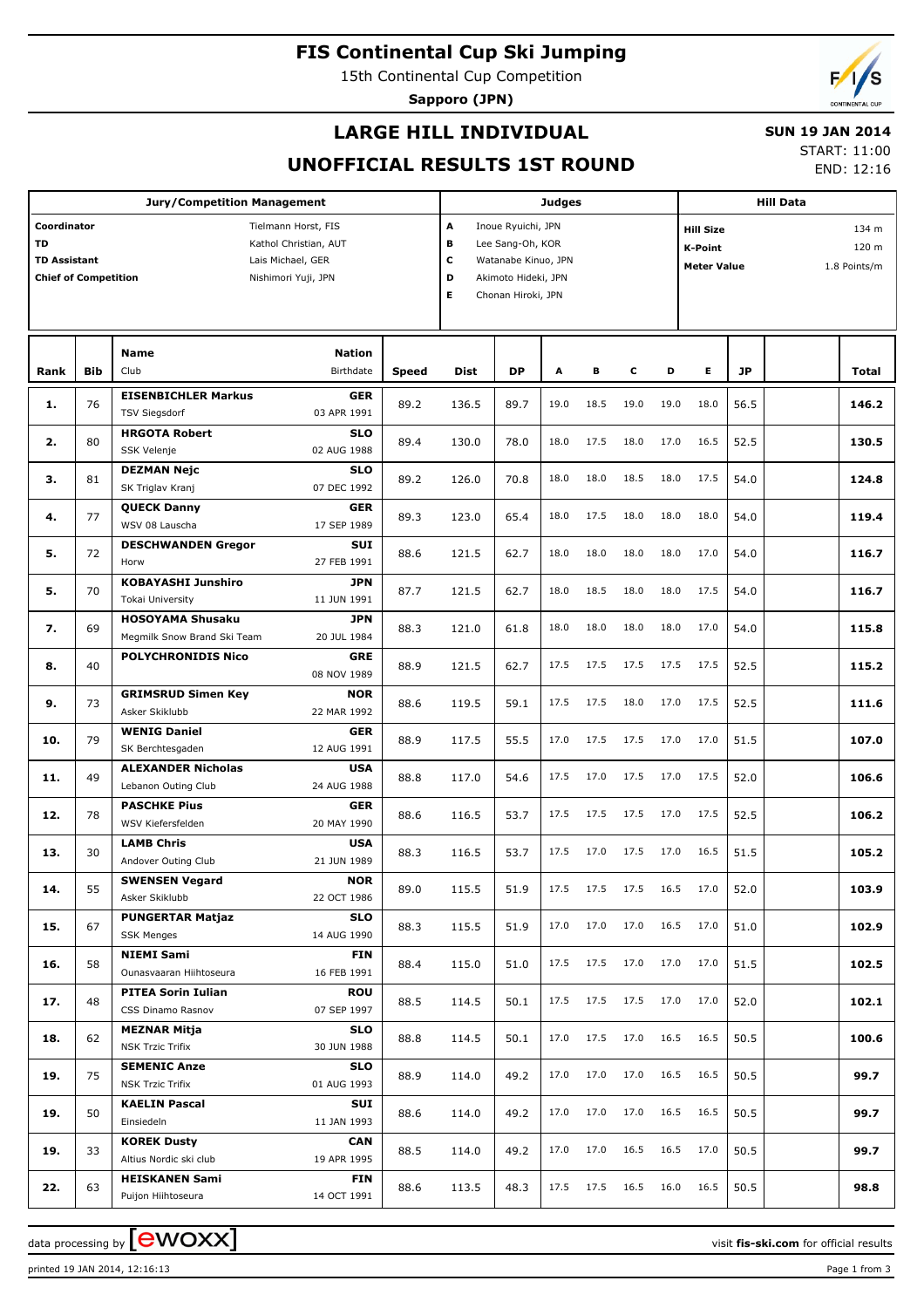# **FIS Continental Cup Ski Jumping**

15th Continental Cup Competition

**Sapporo (JPN)**

# **LARGE HILL INDIVIDUAL**

### **SUN 19 JAN 2014**

# **UNOFFICIAL RESULTS 1ST ROUND**

START: 11:00 END: 12:16

| Rank | <b>Bib</b> | <b>Name</b><br>Club                          | <b>Nation</b><br><b>Birthdate</b> | Speed | Dist           | <b>DP</b>    | A    | в    | c    | D    | E.   | <b>JP</b> | Total |
|------|------------|----------------------------------------------|-----------------------------------|-------|----------------|--------------|------|------|------|------|------|-----------|-------|
|      |            |                                              |                                   |       |                |              |      |      |      |      |      |           |       |
| 23.  | 37         | ZAPOTOCZNY Andrzej<br>AZS ZAKOPANE           | <b>POL</b><br>16 OCT 1991         | 88.4  | 113.0          | 47.4         | 17.5 | 17.0 | 16.5 | 16.5 | 17.0 | 50.5      | 97.9  |
|      |            | <b>OKABE Takanobu</b>                        | <b>JPN</b>                        |       |                |              |      |      |      |      |      |           |       |
| 24.  | 68         | Megmilk Snow Brand Ski Team                  | 26 OCT 1970                       | 88.0  | 112.0          | 45.6         | 17.5 | 17.5 | 17.0 | 16.5 | 17.0 | 51.5      | 97.1  |
| 25.  | 71         | <b>POGRAJC Andraz</b>                        | <b>SLO</b>                        | 88.4  | 111.0          | 43.8         | 17.0 | 17.0 | 17.0 | 16.5 | 16.5 | 50.5      | 94.3  |
|      |            | SSK Costella Ilirija                         | 26 SEP 1991                       |       |                |              |      |      |      |      |      |           |       |
| 26.  | 61         | <b>HAYBOECK Stefan</b>                       | <b>AUT</b>                        | 88.8  | 110.5          | 42.9         | 17.5 | 17.0 | 17.0 | 16.5 | 17.0 | 51.0      | 93.9  |
|      |            | UVB Hinzenbach                               | 27 AUG 1989                       |       |                |              |      |      |      |      |      |           |       |
| 27.  | 66         | <b>HAUER Joachim</b><br>Bekkelaget SK        | <b>NOR</b><br>02 FEB 1991         | 87.5  | 111.0          | 43.8         | 17.0 | 17.5 | 16.5 | 16.5 | 16.5 | 50.0      | 93.8  |
|      |            | <b>TOROK Eduard</b>                          | <b>ROU</b>                        |       |                |              |      |      |      |      |      |           |       |
| 28.  | 43         | CSS Dinamo Rasnov                            | 02 MAY 1997                       | 88.3  | 110.5          | 42.9         | 16.5 | 17.0 | 16.5 | 16.5 | 16.0 | 49.5      | 92.4  |
|      |            |                                              |                                   |       |                |              |      |      |      |      |      |           |       |
| 29.  | 64         | <b>ZUPANCIC Miran</b>                        | <b>SLO</b><br>11 NOV 1989         | 87.3  | 109.0          | 40.2         | 17.0 | 17.0 | 16.0 | 16.0 | 16.5 | 49.5      | 89.7  |
|      |            | SK Zagorje                                   |                                   |       |                |              |      |      |      |      |      |           |       |
| 30.  | 74         | <b>GEIGER Karl</b>                           | <b>GER</b>                        | 88.7  | 108.5          | 39.3         | 17.0 | 17.0 | 16.5 | 16.0 | 16.5 | 50.0      | 89.3  |
|      |            | SC Oberstdorf                                | 11 FEB 1993                       |       |                |              |      |      |      |      |      |           |       |
| 30.  | 65         | <b>MAYLAENDER Jan</b>                        | <b>GER</b>                        | 88.7  | 108.5          | 39.3<br>38.4 | 17.0 | 17.0 | 16.5 | 16.5 | 16.5 | 50.0      | 89.3  |
|      |            | SC Degenfeld                                 | 29 MAR 1992                       |       |                |              |      |      |      |      |      |           |       |
| 32.  | 36         | <b>MIETUS Grzegorz</b>                       | <b>POL</b>                        | 88.7  | 108.0          |              | 16.5 | 16.5 | 16.0 | 16.0 | 16.5 | 49.0      | 87.4  |
|      |            | AZS ZAKOPANE                                 | 20 FEB 1993                       |       |                |              |      |      |      |      |      |           |       |
| 33.  | 35         | <b>LEJA Krzysztof</b>                        | <b>POL</b>                        | 88.1  | 107.0          | 36.6         | 16.0 | 16.5 | 16.0 | 16.0 | 16.5 | 48.5      | 85.1  |
|      |            | AZS ZAKOPANE                                 | 21 FEB 1996                       |       |                |              |      |      |      |      |      |           |       |
| 34.  | 42         | <b>BARTOL Gasper</b>                         | <b>SLO</b>                        | 88.0  | 106.0          | 34.8         | 16.0 | 17.0 | 16.0 | 16.0 | 16.0 | 48.0      | 82.8  |
|      |            | SSK Sam Ihan                                 | 27 SEP 1991                       |       |                |              |      |      |      |      |      |           |       |
| 35.  | 54         | <b>KLINGA Sebastian</b>                      | <b>FIN</b>                        | 88.5  | 105.0          | 33.0         | 16.5 | 17.0 | 16.0 | 16.0 | 16.5 |           | 82.0  |
|      |            | Lahden Hiihtoseura                           | 26 APR 1992                       |       |                |              |      |      |      |      |      | 49.0      |       |
|      | 31<br>34   | <b>MAYER Nicolas</b>                         | <b>FRA</b>                        |       | 105.0<br>105.5 |              | 16.5 |      |      | 16.0 |      |           |       |
| 35.  |            | Courchevel                                   | 06 OCT 1990                       | 88.2  |                | 33.0         |      | 17.0 | 16.0 |      | 16.5 | 49.0      | 82.0  |
|      |            | <b>ZMORAY Tomas</b>                          | <b>SVK</b>                        |       |                |              |      |      |      |      | 16.0 |           |       |
| 37.  |            | VSC Dukla B.Bystrica                         | 26 JUL 1989                       | 87.6  |                | 33.9         | 16.0 | 16.5 | 16.0 | 16.0 |      | 48.0      | 81.9  |
|      |            | <b>KANG Chil-ku</b>                          | KOR                               |       |                |              |      |      |      |      |      |           |       |
| 38.  | 44         | High1 Resort                                 | 08 AUG 1984                       | 88.1  | 104.0          | 31.2         | 16.5 | 17.0 | 16.5 | 16.0 | 16.5 | 49.5      | 80.7  |
|      |            | <b>EGGENHOFER Markus</b>                     | <b>AUT</b>                        |       |                |              |      |      |      |      |      |           |       |
| 39.  | 52         | SC Bischofshofen                             | 11 DEC 1987                       | 88.7  | 104.0          | 31.2         | 16.5 | 16.5 | 16.0 | 16.0 | 16.5 | 49.0      | 80.2  |
|      |            | <b>SATO Yukiya</b>                           | <b>JPN</b>                        |       |                |              |      |      |      |      |      |           |       |
| 40.  | 57         | Sapporo Nihon Univ. High School              | 19 JUN 1995                       | 87.9  | 104.0          | 31.2         | 16.5 | 16.5 | 16.0 | 16.0 | 16.0 | 48.5      | 79.7  |
|      |            | <b>CHOI Seou</b>                             | <b>KOR</b>                        |       |                |              |      |      |      |      |      |           |       |
| 41.  | 59         | High1 Resort                                 | 03 DEC 1982                       | 87.8  | 103.5          | 30.3         | 16.5 | 16.5 | 16.0 | 16.0 | 16.5 | 49.0      | 79.3  |
|      |            | <b>GRIGOLI Marco</b>                         | SUI                               |       |                |              |      |      |      |      |      |           |       |
| 42.  | 56         | Alpina St. Moritz                            | 27 APR 1991                       | 88.1  | 103.0          | 29.4         | 16.5 | 16.5 | 16.0 | 16.0 | 16.0 | 48.5      | 77.9  |
|      |            | <b>BIELA Stanislaw</b>                       | <b>POL</b>                        |       |                |              |      |      |      |      |      |           |       |
| 43.  | 25         | UKS SOLTYSIANIE STARE BYSTRE                 | 02 APR 1994                       | 88.5  | 102.5          | 28.5         | 16.0 | 16.5 | 16.0 | 16.5 | 16.0 | 48.5      | 77.0  |
|      |            |                                              | <b>USA</b>                        |       |                |              |      |      |      |      |      |           |       |
| 44.  | 46         | <b>JOHNSON Anders</b>                        | 23 APR 1989                       | 88.7  | 101.5          | 26.7         | 16.5 | 16.5 | 16.0 | 15.5 | 16.0 | 48.5      | 75.2  |
|      |            |                                              |                                   |       |                |              |      |      |      |      |      |           |       |
| 44.  | 32         | <b>RUTKOWSKI Lukasz</b><br>TS Wisla Zakopane | <b>POL</b><br>22 JAN 1988         | 87.4  | 101.5          | 26.7         | 16.5 | 17.0 | 16.0 | 16.0 | 16.0 | 48.5      | 75.2  |
|      |            |                                              |                                   |       |                |              |      |      |      |      |      |           |       |
| 46.  | 45         | <b>EGLOFF Pascal</b>                         | SUI                               | 88.4  | 100.0          | 24.0         | 16.5 | 16.5 | 16.0 | 16.0 | 16.0 | 48.5      | 72.5  |
|      |            | Grabserberg                                  | 08 AUG 1992                       |       |                |              |      |      |      |      |      |           |       |
| 46.  | 39         | <b>ROWLEY Matthew</b>                        | <b>CAN</b>                        | 87.8  | 100.0          | 24.0         | 16.5 | 16.5 | 15.5 | 16.0 | 16.0 | 48.5      | 72.5  |
|      |            | Altius Nordic Ski Club                       | 04 JUN 1993                       |       |                |              |      |      |      |      |      |           |       |
| 48.  | 28         | <b>TATU Robert Valentin</b>                  | <b>ROU</b>                        | 88.3  | 100.0          | 24.0         | 16.0 | 16.5 | 16.0 | 14.5 | 16.0 | 48.0      | 72.0  |
|      |            | CS Dinamo                                    | 03 JUL 1996                       |       |                |              |      |      |      |      |      |           |       |

printed 19 JAN 2014, 12:16:13 Page 2 from 3

data processing by **CWOXX** and  $\overline{C}$  and  $\overline{C}$  and  $\overline{C}$  and  $\overline{C}$  and  $\overline{C}$  and  $\overline{C}$  and  $\overline{C}$  and  $\overline{C}$  and  $\overline{C}$  and  $\overline{C}$  and  $\overline{C}$  and  $\overline{C}$  and  $\overline{C}$  and  $\overline{C}$  and  $\overline{C}$